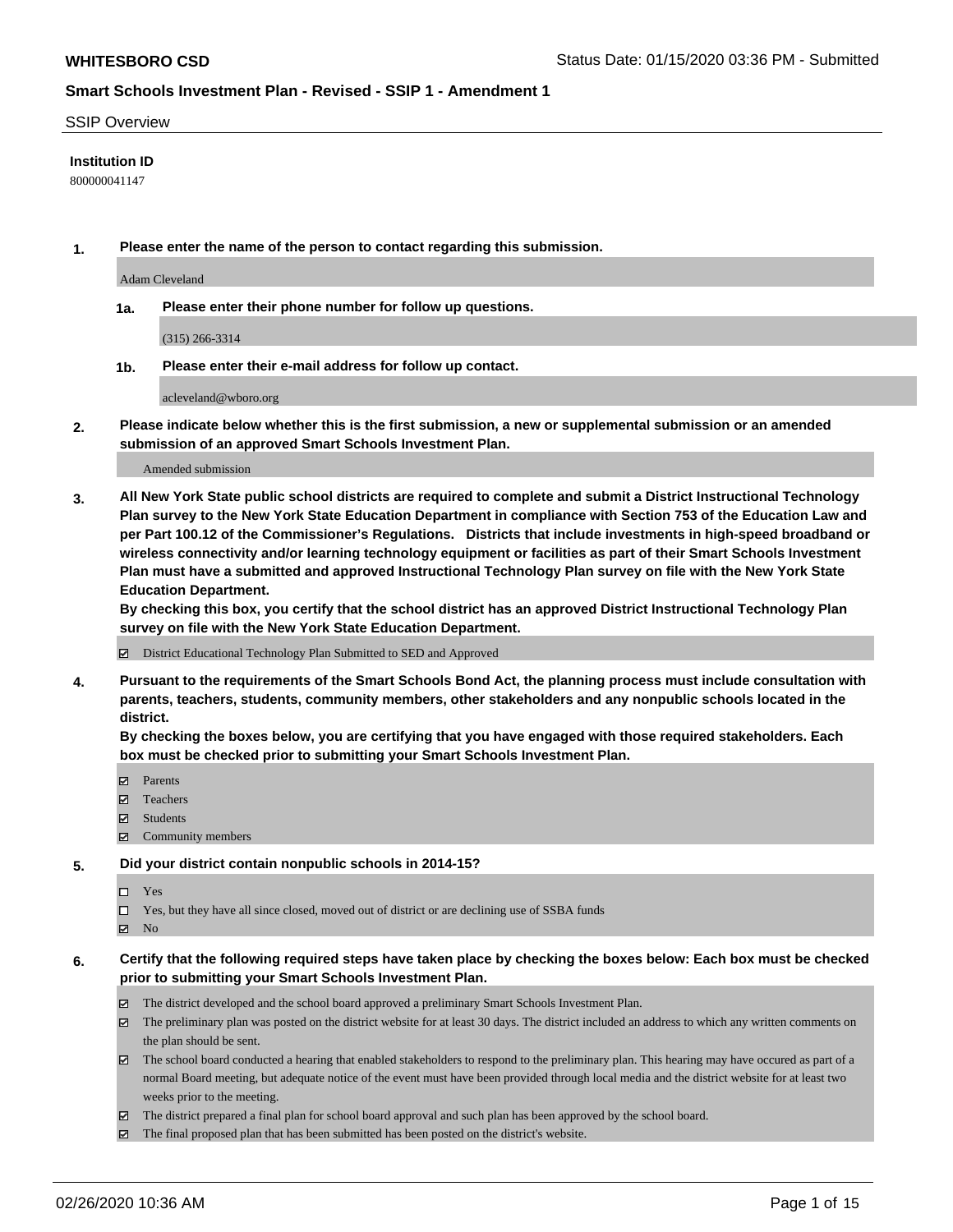SSIP Overview

**6a. Please upload the proposed Smart Schools Investment Plan (SSIP) that was posted on the district's website, along with any supporting materials. Note that this should be different than your recently submitted Educational Technology Survey. The Final SSIP, as approved by the School Board, should also be posted on the website and remain there during the course of the projects contained therein.**

SSIP 1 - Amendment 1 - 191021\_v1.pdf Whitesboro CSD - SSIP1 ExecSummary Draft - WEB v2.pdf SSIPWebsitePostingLetter\_v2.pdf

**6b. Enter the webpage address where the final Smart Schools Investment Plan is posted. The Plan should remain posted for the life of the included projects.**

http://www.wboro.org/ssip

**7. Please enter an estimate of the total number of students and staff that will benefit from this Smart Schools Investment Plan based on the cumulative projects submitted to date.**

1,876

**8. An LEA/School District may partner with one or more other LEA/School Districts to form a consortium to pool Smart Schools Bond Act funds for a project that meets all other Smart School Bond Act requirements. Each school district participating in the consortium will need to file an approved Smart Schools Investment Plan for the project and submit a signed Memorandum of Understanding that sets forth the details of the consortium including the roles of each respective district.**

 $\Box$  The district plans to participate in a consortium to partner with other school district(s) to implement a Smart Schools project.

**9. Please enter the name and 6-digit SED Code for each LEA/School District participating in the Consortium.**

| <b>Partner LEA/District</b> | <b>ISED BEDS Code</b> |
|-----------------------------|-----------------------|
| (No Response)               | (No Response)         |

**10. Please upload a signed Memorandum of Understanding with all of the participating Consortium partners.**

(No Response)

**11. Your district's Smart Schools Bond Act Allocation is:**

\$2,455,359

**12. Final 2014-15 BEDS Enrollment to calculate Nonpublic Sharing Requirement**

|            | Public Enrollment | Nonpublic Enrollment | Total Enrollment | l Nonpublic Percentage |
|------------|-------------------|----------------------|------------------|------------------------|
| Enrollment | 3.218             |                      | 3.218.00         | 0.00                   |

**13. This table compares each category budget total, as entered in that category's page, to the total expenditures listed in the category's expenditure table. Any discrepancies between the two must be resolved before submission.**

|                                          | Sub-Allocations | <b>Expenditure Totals</b> | <b>Difference</b> |
|------------------------------------------|-----------------|---------------------------|-------------------|
| <b>School Connectivity</b>               | 341,051.96      | 341,051.96                | 0.00              |
| Connectivity Projects for<br>Communities | 0.00            | 0.00                      | 0.00              |
| Classroom Technology                     | 0.00            | 0.00                      | 0.00              |
| Pre-Kindergarten Classrooms              | 0.00            | 0.00                      | 0.00              |
| Replace Transportable<br>Classrooms      | 0.00            | 0.00                      | 0.00              |
| <b>High-Tech Security Features</b>       | 0.00            | 0.00                      | 0.00              |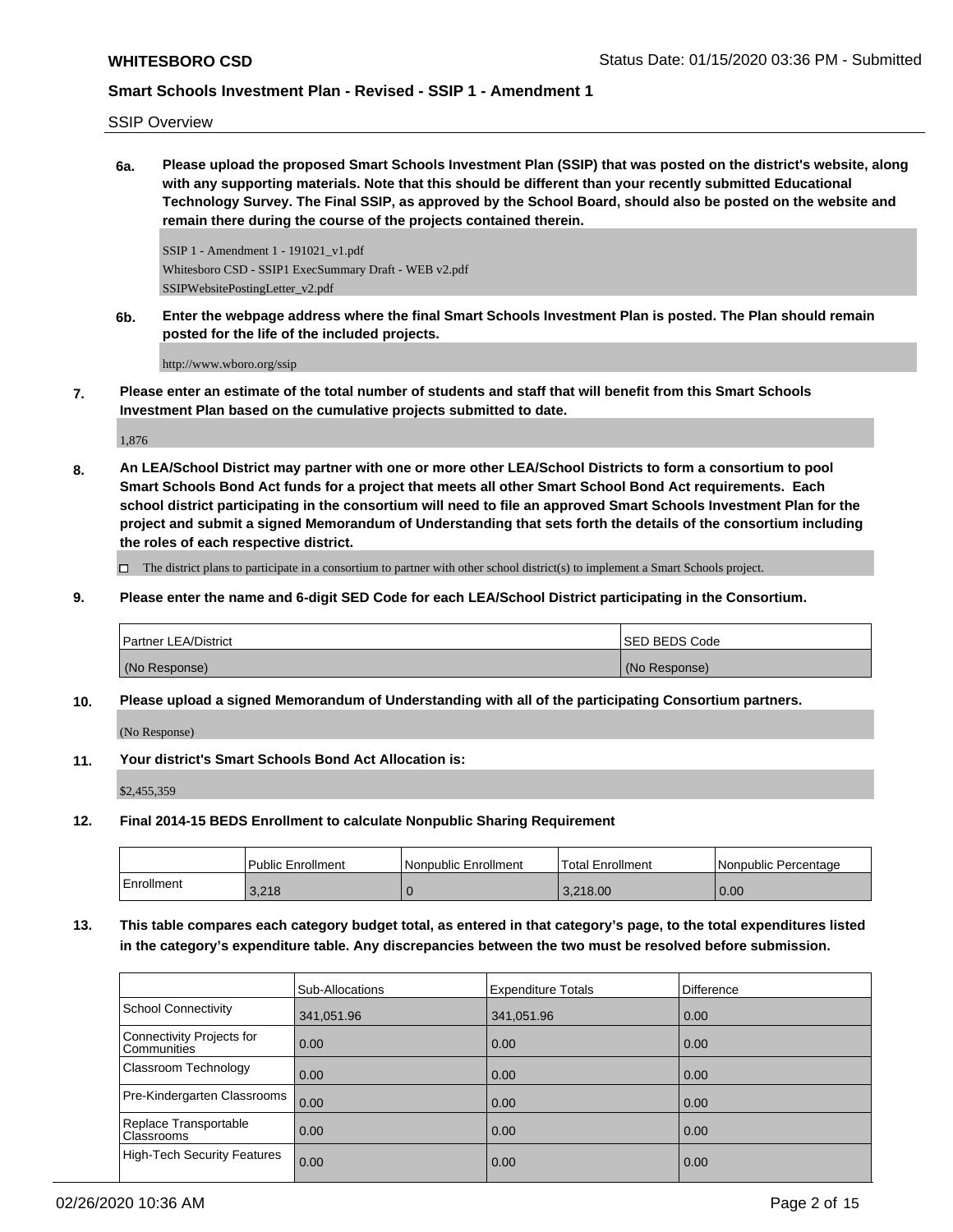SSIP Overview

|                | Sub-Allocations | l Expenditure Totals | <b>Difference</b> |
|----------------|-----------------|----------------------|-------------------|
| Nonpublic Loan | 0.00            | 0.00                 | 0.00              |
| Totals:        | 341,052         | 341,052              | -C                |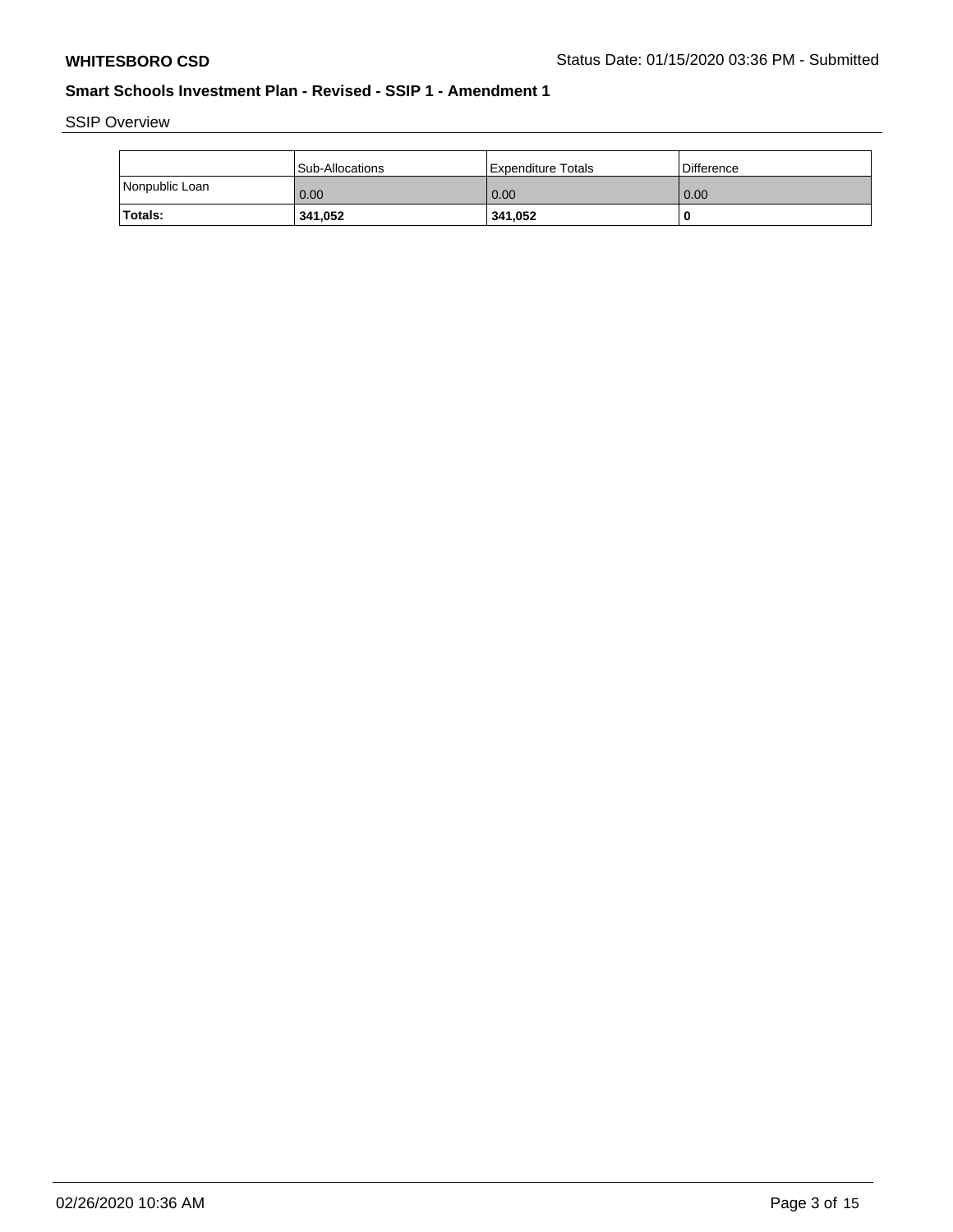School Connectivity

- **1. In order for students and faculty to receive the maximum benefit from the technology made available under the Smart Schools Bond Act, their school buildings must possess sufficient connectivity infrastructure to ensure that devices can be used during the school day. Smart Schools Investment Plans must demonstrate that:**
	- **• sufficient infrastructure that meets the Federal Communications Commission's 100 Mbps per 1,000 students standard currently exists in the buildings where new devices will be deployed, or**
	- **• is a planned use of a portion of Smart Schools Bond Act funds, or**
	- **• is under development through another funding source.**

**Smart Schools Bond Act funds used for technology infrastructure or classroom technology investments must increase the number of school buildings that meet or exceed the minimum speed standard of 100 Mbps per 1,000 students and staff within 12 months. This standard may be met on either a contracted 24/7 firm service or a "burstable" capability. If the standard is met under the burstable criteria, it must be:**

**1. Specifically codified in a service contract with a provider, and**

**2. Guaranteed to be available to all students and devices as needed, particularly during periods of high demand, such as computer-based testing (CBT) periods.**

**Please describe how your district already meets or is planning to meet this standard within 12 months of plan submission.**

(No Response)

**1a. If a district believes that it will be impossible to meet this standard within 12 months, it may apply for a waiver of this requirement, as described on the Smart Schools website. The waiver must be filed and approved by SED prior to submitting this survey.**

 $\Box$  By checking this box, you are certifying that the school district has an approved waiver of this requirement on file with the New York State Education Department.

- 
- **2. Connectivity Speed Calculator (Required). If the district currently meets the required speed, enter "Currently Met" in the last box: Expected Date When Required Speed Will be Met.**

|                         | l Number of   | Required Speed | Current Speed in | Expected Speed                      | <b>Expected Date</b> |
|-------------------------|---------------|----------------|------------------|-------------------------------------|----------------------|
|                         | Students      | lin Mbps       | <b>Mbps</b>      | to be Attained                      | When Required        |
|                         |               |                |                  | Within 12 Months ISpeed Will be Met |                      |
| <b>Calculated Speed</b> | (No Response) | 0.00           | (No Response)    | (No Response)                       | (No Response)        |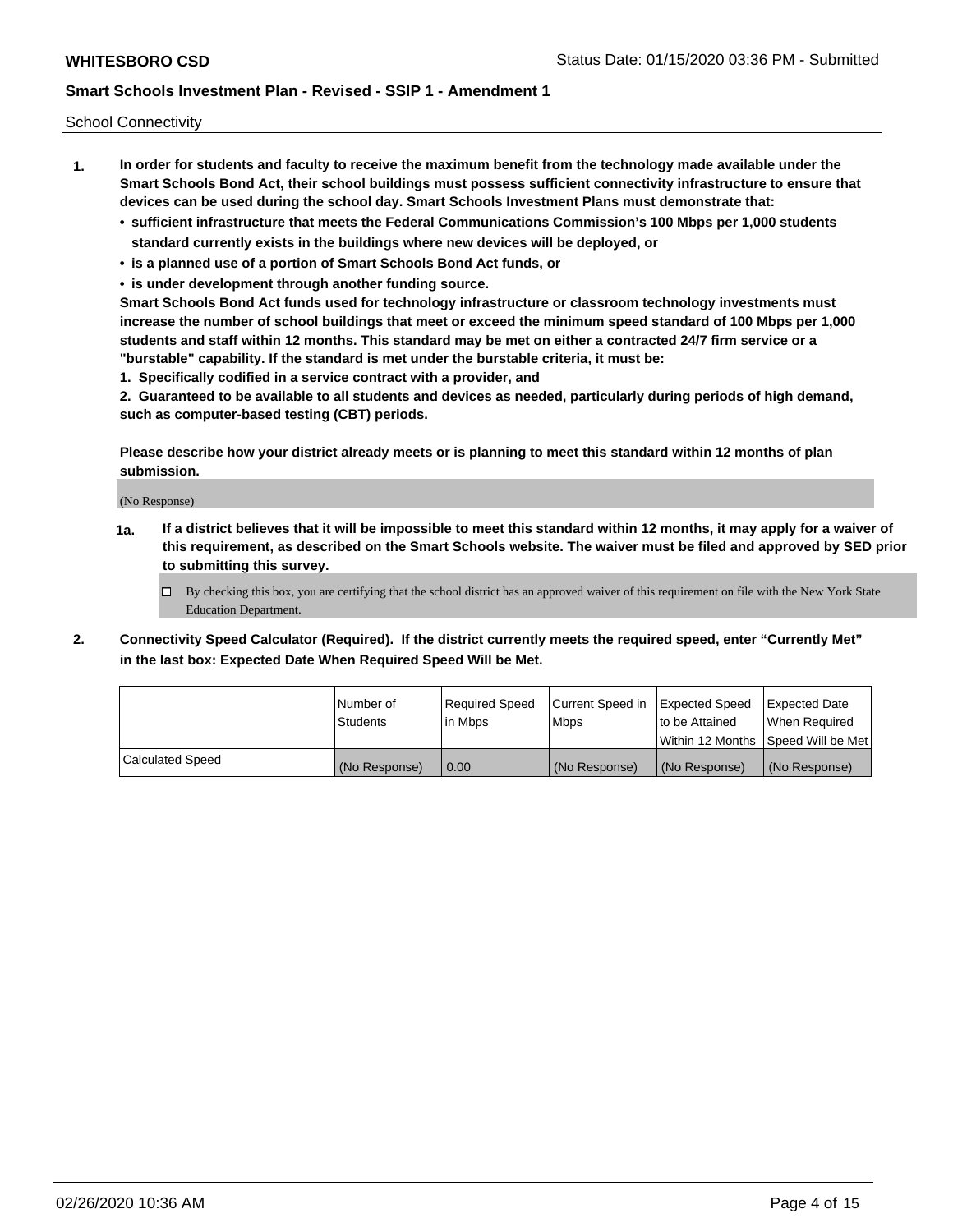u.

# **Smart Schools Investment Plan - Revised - SSIP 1 - Amendment 1**

School Connectivity

## **3. Describe how you intend to use Smart Schools Bond Act funds for high-speed broadband and/or wireless connectivity projects in school buildings.**

| <b>Sub Category</b>          | <b>Item to be Purchased</b>                                                                                                                                                                                                                                                                                                                 | <b>Need for Amendment and Changes Made</b>                                                                                                                                                                                                                                                                               |
|------------------------------|---------------------------------------------------------------------------------------------------------------------------------------------------------------------------------------------------------------------------------------------------------------------------------------------------------------------------------------------|--------------------------------------------------------------------------------------------------------------------------------------------------------------------------------------------------------------------------------------------------------------------------------------------------------------------------|
| Connections/Components       | Elementary schools & Parkway school:<br>Construct/improve Telecommunications<br>Rooms (includes architectural,<br>mechanical, and electrical<br>improvements such as building out<br>new secured dedicated spaces,<br>providing environmental controls,<br>electrical power and grounding to<br>support a modern network<br>infrastructure) | This line item has been increased to more<br>closely align with a recent estimate conducted<br>by a construction management firm based on the<br>construction documents.                                                                                                                                                 |
| Connections/Components       | Elementary schools & Parkway school:<br>Communications Pathways (includes<br>cable trays, J-hooks, conduits, and<br>sleeves)                                                                                                                                                                                                                | This line item has been increased to more<br>closely align with a recent estimate conducted<br>by a construction management firm based on the<br>construction documents.                                                                                                                                                 |
| Connections/Components       | Elementary schools & Parkway school:<br>Backbone Cabling & Components<br>(includes fiber-optic cabling)                                                                                                                                                                                                                                     | This line item has been increased to more<br>closely align with a recent estimate conducted<br>by a construction management firm based on the<br>construction documents.                                                                                                                                                 |
| Connections/Components       | Elementary schools & Parkway school:<br>Horizontal Cabling & Components<br>(includes category 6/6A copper<br>cabling)                                                                                                                                                                                                                       | This line item has been increased to more<br>closely align with a recent estimate conducted<br>by a construction management firm based on the<br>construction documents.                                                                                                                                                 |
| Connections/Components       | Elementary schools & Parkway school:<br>Connecting cords, devices & adapters                                                                                                                                                                                                                                                                | This line item has been increased to more<br>closely align with a recent estimate conducted<br>by a construction management firm based on the<br>construction documents.                                                                                                                                                 |
| Connections/Components       | Asbestos Testing & Abatement<br>(estimated cost)                                                                                                                                                                                                                                                                                            | This line item has been decreased based on the<br>anticipated abatement within the construction<br>documents and estimated cost from a recent<br>estimate conducted by a construction<br>management firm. This savings has been re-<br>allocated to other subcategories to make up for<br>higher than anticipated costs. |
| Connections/Components       | Design Contingency                                                                                                                                                                                                                                                                                                                          | This line item has been decreased due to<br>confidence in the construction documents and<br>known site conditions. This savings has been re-<br>allocated to other subcategories to make up for<br>higher than anticipated costs based on a recent<br>estimate provided by a construction<br>management firm.            |
| <b>Professional Services</b> | Design and Construction Management<br>Fees                                                                                                                                                                                                                                                                                                  | This sub category has been decreased due to the<br>lower than anticipated cost in professional<br>services fees. This savings has been re-allocated<br>to other subcategories to make up for higher<br>than anticipated costs based on a recent estimate<br>provided by a construction management firm.                  |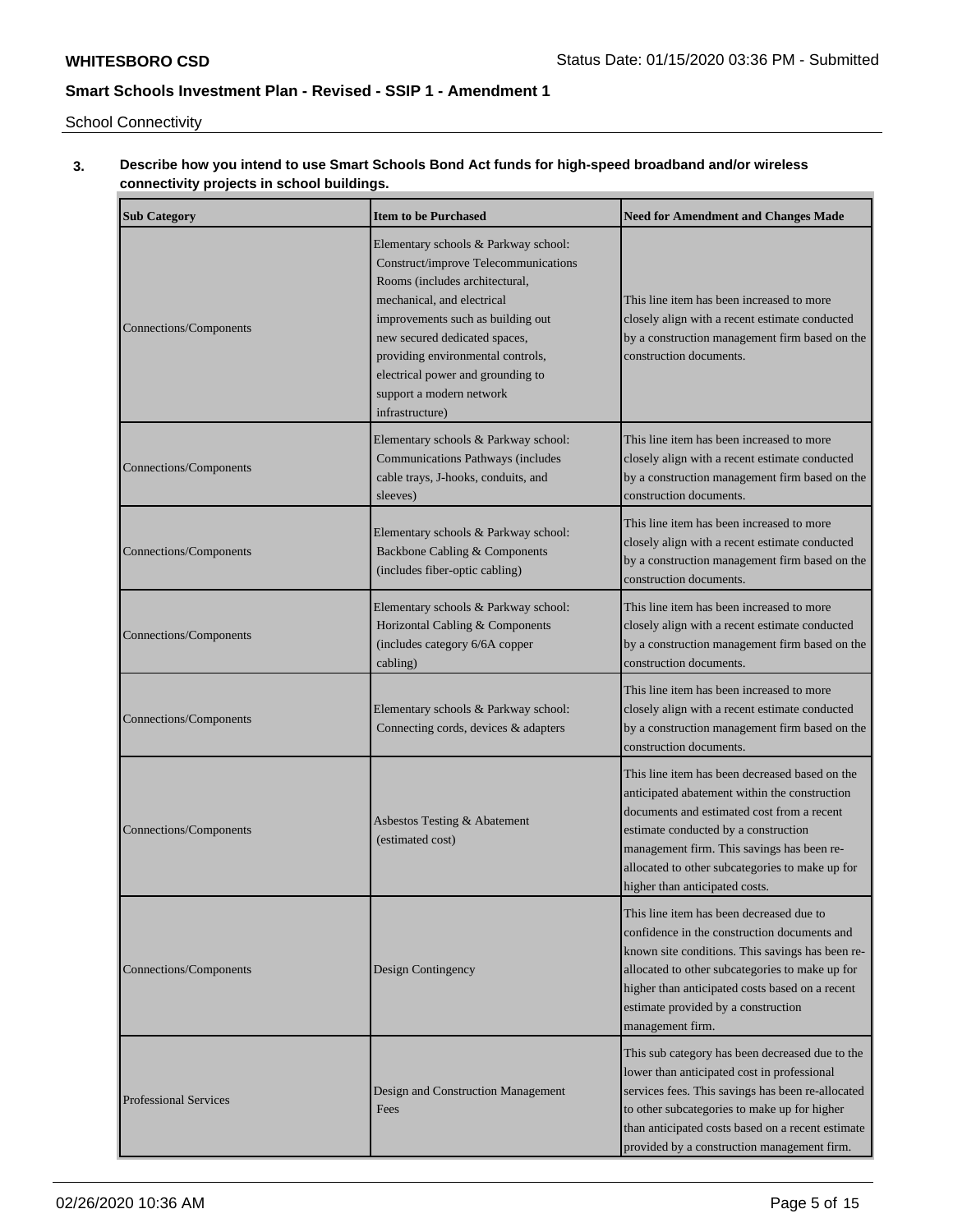School Connectivity

**4. Describe the linkage between the district's District Instructional Technology Plan and how the proposed projects will improve teaching and learning. (There should be a link between your response to this question and your responses to Question 1 in Section IV - NYSED Initiatives Alignment: "Explain how the district use of instructional technology will serve as a part of a comprehensive and sustained effort to support rigorous academic standards attainment and performance improvement for students."** 

**Your answer should also align with your answers to the questions in Section II - Strategic Technology Planning and the associated Action Steps in Section III - Action Plan.)**

(No Response)

**5. If the district wishes to have students and staff access the Internet from wireless devices within the school building, or in close proximity to it, it must first ensure that it has a robust Wi-Fi network in place that has sufficient bandwidth to meet user demand.**

**Please describe how you have quantified this demand and how you plan to meet this demand.**

(No Response)

**6. Smart Schools plans with any expenditures in the School Connectivity category require a project number from the Office of Facilities Planning. Districts must submit an SSBA LOI and receive project numbers prior to submitting the SSIP. As indicated on the LOI, some projects may be eligible for a streamlined review and will not require a building permit.**

**Please indicate on a separate row each project number given to you by the Office of Facilities Planning.**

| <b>Project Number</b> |  |
|-----------------------|--|
| 41-29-02-06-7-999-002 |  |
|                       |  |

**7. Certain high-tech security and connectivity infrastructure projects may be eligible for an expedited review process as determined by the Office of Facilities Planning.**

**Was your project deemed eligible for streamlined review?** No

**8. Include the name and license number of the architect or engineer of record.**

| <b>Name</b>              | License Number |
|--------------------------|----------------|
| Crolius, Christopher Jay | 22954          |

**9. Public Expenditures – Loanable (Counts toward the nonpublic loan calculation)**

| Select the allowable expenditure type.      | <b>PUBLIC</b> Items to be | Quantity         | Cost Per Item      | <b>Total Cost</b> |
|---------------------------------------------|---------------------------|------------------|--------------------|-------------------|
| Repeat to add another item under each type. | l Purchased               |                  |                    |                   |
| (No Response)                               | (No Response)             | (No<br>Response) | l (No<br>Response) | $\overline{0.00}$ |
|                                             |                           |                  | 0.00               |                   |

**10. Public Expenditures – Non-Loanable (Does not count toward nonpublic loan calculation)**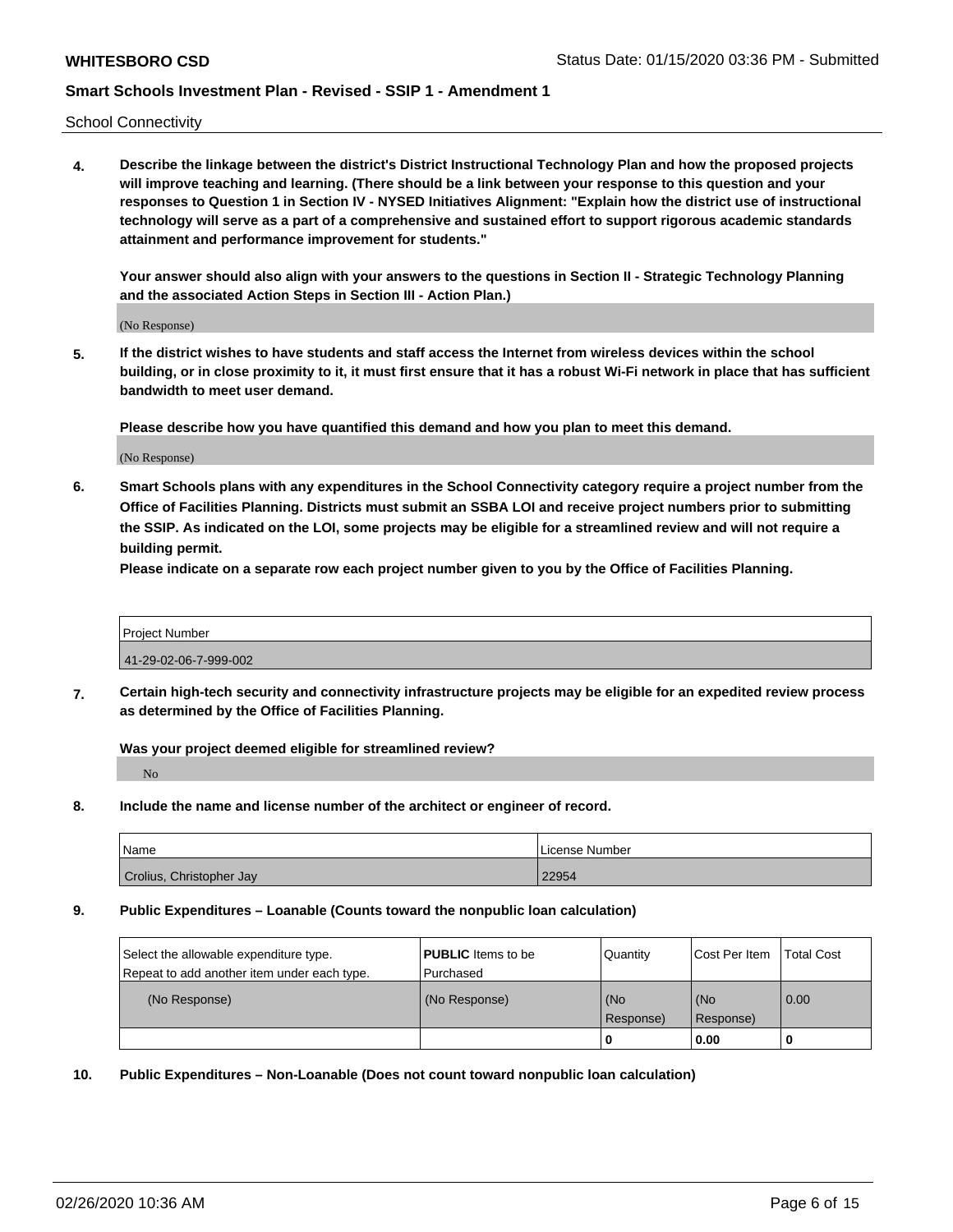School Connectivity

| Select the allowable expenditure<br>type.<br>Repeat to add another item under<br>each type. | <b>PUBLIC</b> Items to be purchased                                                                                                                                                                                                                                                                                                           | Quantity        | Cost per Item | <b>Total Cost</b> |
|---------------------------------------------------------------------------------------------|-----------------------------------------------------------------------------------------------------------------------------------------------------------------------------------------------------------------------------------------------------------------------------------------------------------------------------------------------|-----------------|---------------|-------------------|
| <b>Connections/Components</b>                                                               | Elementary schools & Parkway school: 8<br>Construct/improve<br>Telecommunications Rooms (includes<br>architectural, mechanical, and<br>electrical improvements such as<br>building out new secured dedicated<br>spaces, providing environmental<br>controls, electrical power and<br>grounding to support a modern<br>network infrastructure) |                 | 30,003.47     | 240,027.76        |
| <b>Connections/Components</b>                                                               | Elementary schools & Parkway school:<br><b>Communications Pathways (includes</b><br>cable trays, J-hooks, conduits, and<br>sleeves)                                                                                                                                                                                                           | $5\phantom{1}$  | 61,502.04     | 307,510.20        |
| <b>Connections/Components</b>                                                               | Elementary schools & Parkway school:<br>Backbone Cabling & Components<br>(includes fiber-optic cabling)                                                                                                                                                                                                                                       | $5\overline{5}$ | 2,080.00      | 10,400.00         |
| <b>Connections/Components</b>                                                               | Elementary schools & Parkway school:<br>Horizontal Cabling & Components<br>(includes category 6/6A copper<br>cabling)                                                                                                                                                                                                                         | 5               | 21,685.00     | 108,425.00        |
| <b>Connections/Components</b>                                                               | Elementary schools & Parkway school:<br>Connecting cords, devices & adapters                                                                                                                                                                                                                                                                  | 5               | 1,704.00      | 8,520.00          |
| <b>Connections/Components</b>                                                               | Asbestos Testing & Abatement<br>(estimated cost)                                                                                                                                                                                                                                                                                              | $\mathbf{1}$    | $-162,000.00$ | $-162,000.00$     |
| <b>Connections/Components</b>                                                               | <b>Design Contingency</b>                                                                                                                                                                                                                                                                                                                     | $\mathbf{1}$    | $-136,407.00$ | -136,407.00       |
| <b>Professional Services</b>                                                                | Design and Construction Management<br>Fees                                                                                                                                                                                                                                                                                                    | 1               | $-35,424.00$  | $-35,424.00$      |
|                                                                                             |                                                                                                                                                                                                                                                                                                                                               | 31              | $-216,856.49$ | 341,052           |

## **11. Final 2014-15 BEDS Enrollment to calculate Nonpublic Sharing Requirement (no changes allowed.)**

|            | l Public Enrollment | Nonpublic Enrollment | 'Total Enrollment | l Nonpublic Percentage |
|------------|---------------------|----------------------|-------------------|------------------------|
| Enrollment | 3,218               |                      | 3.218.00          | 0.00                   |

## **12. Total Public Budget - Loanable (Counts toward the nonpublic loan calculation)**

|                                                 | Public Allocations | <b>Estimated Nonpublic Loan</b><br>Amount | <b>Estimated Total Sub-Allocations</b> |
|-------------------------------------------------|--------------------|-------------------------------------------|----------------------------------------|
| Network/Access Costs                            | (No Response)      | 0.00                                      | 0.00                                   |
| School Internal Connections and  <br>Components | (No Response)      | 0.00                                      | 0.00                                   |
| Other                                           | (No Response)      | 0.00                                      | 0.00                                   |
| Totals:                                         | 0.00               | 0                                         | 0                                      |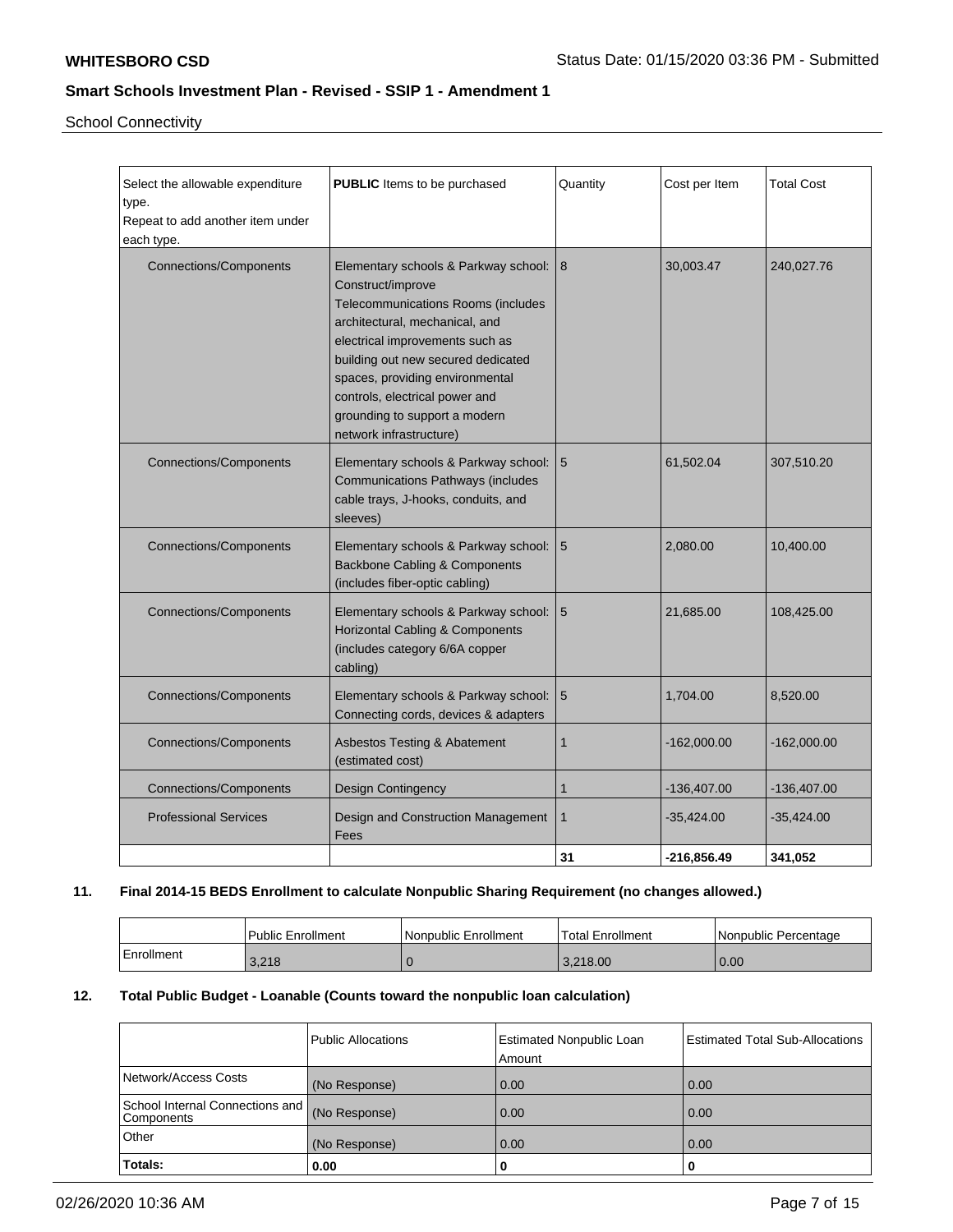School Connectivity

# **13. Total Public Budget – Non-Loanable (Does not count toward the nonpublic loan calculation)**

|                                                   | Sub-<br>Allocation |
|---------------------------------------------------|--------------------|
| Network/Access Costs                              | (No Response)      |
| Outside Plant Costs                               | (No Response)      |
| <b>School Internal Connections and Components</b> | 376,475.96         |
| <b>Professional Services</b>                      | $-35,424.00$       |
| Testing                                           | (No Response)      |
| <b>Other Upfront Costs</b>                        | (No Response)      |
| <b>Other Costs</b>                                | (No Response)      |
| Totals:                                           | 341,051.96         |

# **14. School Connectivity Totals**

|                          | Total Sub-Allocations |
|--------------------------|-----------------------|
| Total Loanable Items     | 0.00                  |
| Total Non-loanable Items | 341,051.96            |
| Totals:                  | 341,052               |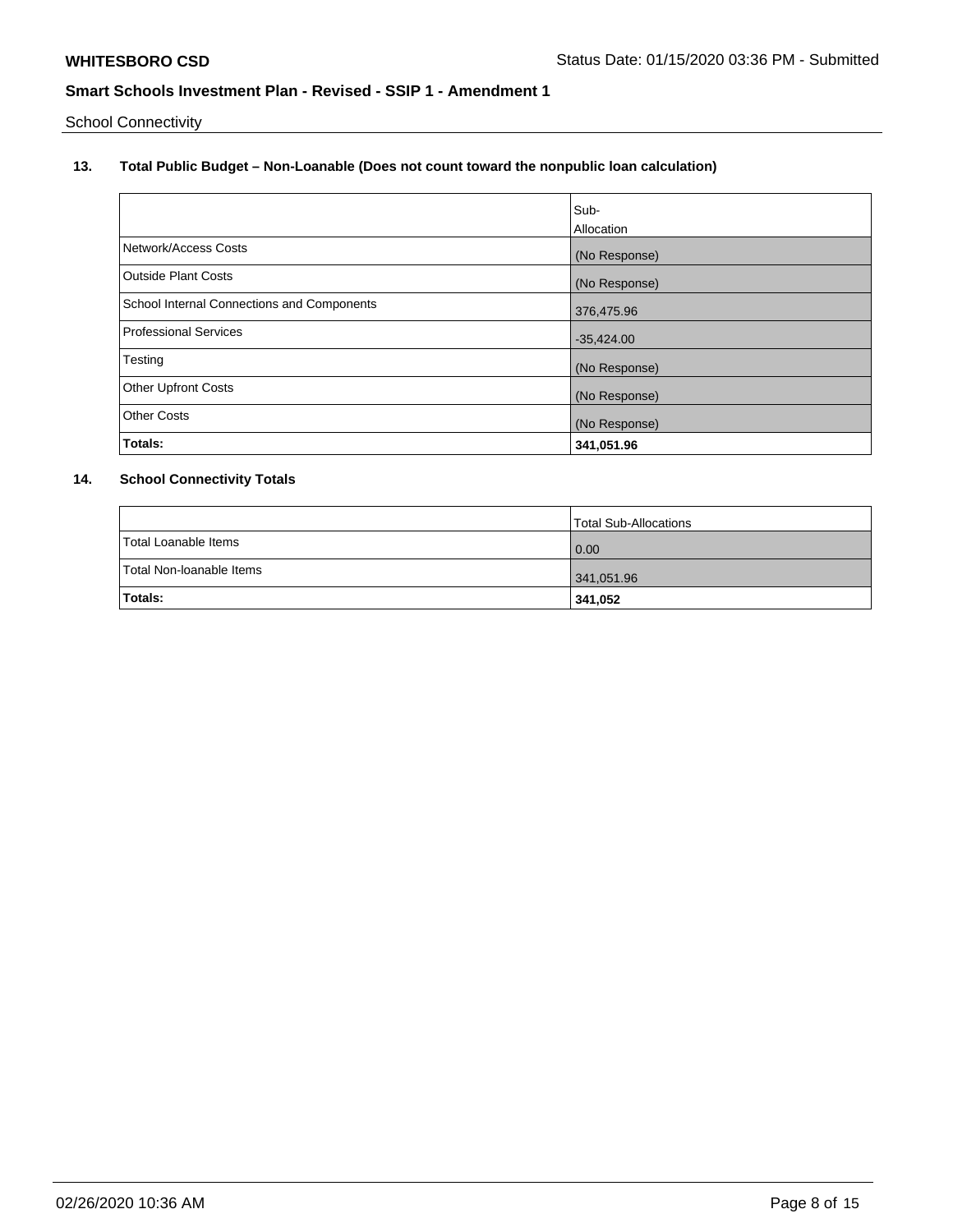Community Connectivity (Broadband and Wireless)

**1. Describe how you intend to use Smart Schools Bond Act funds for high-speed broadband and/or wireless connectivity projects in the community.**

(No Response)

**2. Please describe how the proposed project(s) will promote student achievement and increase student and/or staff access to the Internet in a manner that enhances student learning and/or instruction outside of the school day and/or school building.**

(No Response)

**3. Community connectivity projects must comply with all the necessary local building codes and regulations (building and related permits are not required prior to plan submission).**

 $\Box$  I certify that we will comply with all the necessary local building codes and regulations.

**4. Please describe the physical location of the proposed investment.**

(No Response)

**5. Please provide the initial list of partners participating in the Community Connectivity Broadband Project, along with their Federal Tax Identification (Employer Identification) number.**

| <b>Project Partners</b> | l Federal ID # |
|-------------------------|----------------|
| (No Response)           | (No Response)  |

**6. Please detail the type, quantity, per unit cost and total cost of the eligible items under each sub-category.**

| Select the allowable expenditure | Item to be purchased | Quantity      | Cost per Item | <b>Total Cost</b> |
|----------------------------------|----------------------|---------------|---------------|-------------------|
| type.                            |                      |               |               |                   |
| Repeat to add another item under |                      |               |               |                   |
| each type.                       |                      |               |               |                   |
| (No Response)                    | (No Response)        | (No Response) | (No Response) | 0.00              |
|                                  |                      | o             | 0.00          |                   |

**7. If you are submitting an allocation for Community Connectivity, complete this table.**

**Note that the calculated Total at the bottom of the table must equal the Total allocation for this category that you entered in the SSIP Overview overall budget.**

|                                    | Sub-Allocation |
|------------------------------------|----------------|
| Network/Access Costs               | (No Response)  |
| Outside Plant Costs                | (No Response)  |
| <b>Tower Costs</b>                 | (No Response)  |
| <b>Customer Premises Equipment</b> | (No Response)  |
| <b>Professional Services</b>       | (No Response)  |
| Testing                            | (No Response)  |
| <b>Other Upfront Costs</b>         | (No Response)  |
| <b>Other Costs</b>                 | (No Response)  |
| Totals:                            | 0.00           |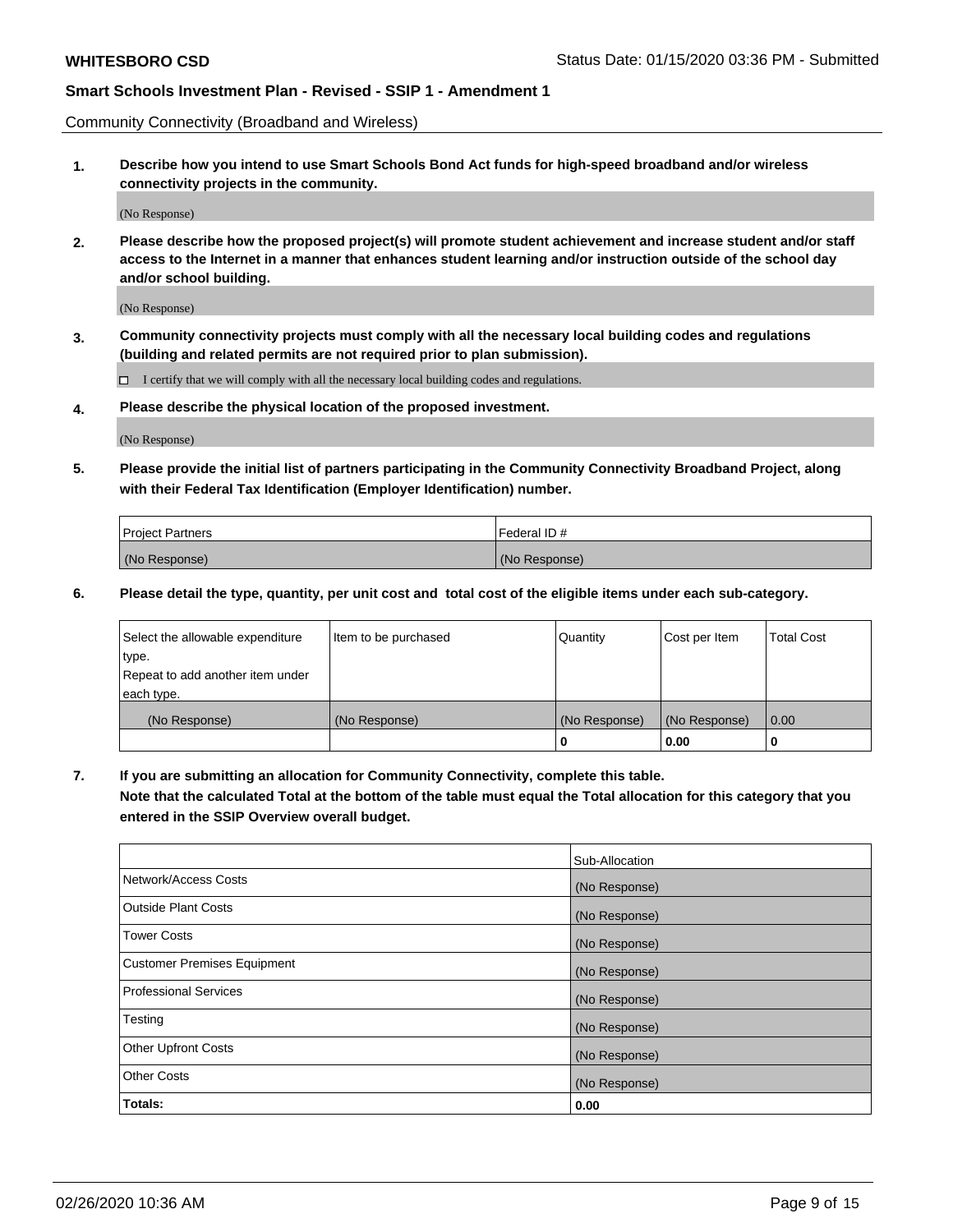### Classroom Learning Technology

**1. In order for students and faculty to receive the maximum benefit from the technology made available under the Smart Schools Bond Act, their school buildings must possess sufficient connectivity infrastructure to ensure that devices can be used during the school day. Smart Schools Investment Plans must demonstrate that sufficient infrastructure that meets the Federal Communications Commission's 100 Mbps per 1,000 students standard currently exists in the buildings where new devices will be deployed, or is a planned use of a portion of Smart Schools Bond Act funds, or is under development through another funding source. Smart Schools Bond Act funds used for technology infrastructure or classroom technology investments must increase the number of school buildings that meet or exceed the minimum speed standard of 100 Mbps per 1,000 students and staff within 12 months. This standard may be met on either a contracted 24/7 firm service or a "burstable" capability. If the standard is met under the burstable criteria, it must be:**

**1. Specifically codified in a service contract with a provider, and**

**2. Guaranteed to be available to all students and devices as needed, particularly during periods of high demand, such as computer-based testing (CBT) periods.**

**Please describe how your district already meets or is planning to meet this standard within 12 months of plan submission.**

(No Response)

- **1a. If a district believes that it will be impossible to meet this standard within 12 months, it may apply for a waiver of this requirement, as described on the Smart Schools website. The waiver must be filed and approved by SED prior to submitting this survey.**
	- By checking this box, you are certifying that the school district has an approved waiver of this requirement on file with the New York State Education Department.
- **2. Connectivity Speed Calculator (Required). If the district currently meets the required speed, enter "Currently Met" in the last box: Expected Date When Required Speed Will be Met.**

|                  | l Number of     | Required Speed | Current Speed in | <b>Expected Speed</b> | <b>Expected Date</b>                |
|------------------|-----------------|----------------|------------------|-----------------------|-------------------------------------|
|                  | <b>Students</b> | l in Mbps      | l Mbps           | to be Attained        | When Required                       |
|                  |                 |                |                  |                       | Within 12 Months  Speed Will be Met |
| Calculated Speed | (No Response)   | 0.00           | (No Response)    | l (No Response)       | (No Response)                       |

**3. If the district wishes to have students and staff access the Internet from wireless devices within the school building, or in close proximity to it, it must first ensure that it has a robust Wi-Fi network in place that has sufficient bandwidth to meet user demand.**

**Please describe how you have quantified this demand and how you plan to meet this demand.**

(No Response)

**4. All New York State public school districts are required to complete and submit an Instructional Technology Plan survey to the New York State Education Department in compliance with Section 753 of the Education Law and per Part 100.12 of the Commissioner's Regulations.**

**Districts that include educational technology purchases as part of their Smart Schools Investment Plan must have a submitted and approved Instructional Technology Plan survey on file with the New York State Education Department.**

- By checking this box, you are certifying that the school district has an approved Instructional Technology Plan survey on file with the New York State Education Department.
- **5. Describe the devices you intend to purchase and their compatibility with existing or planned platforms or systems. Specifically address the adequacy of each facility's electrical, HVAC and other infrastructure necessary to install and support the operation of the planned technology.**

(No Response)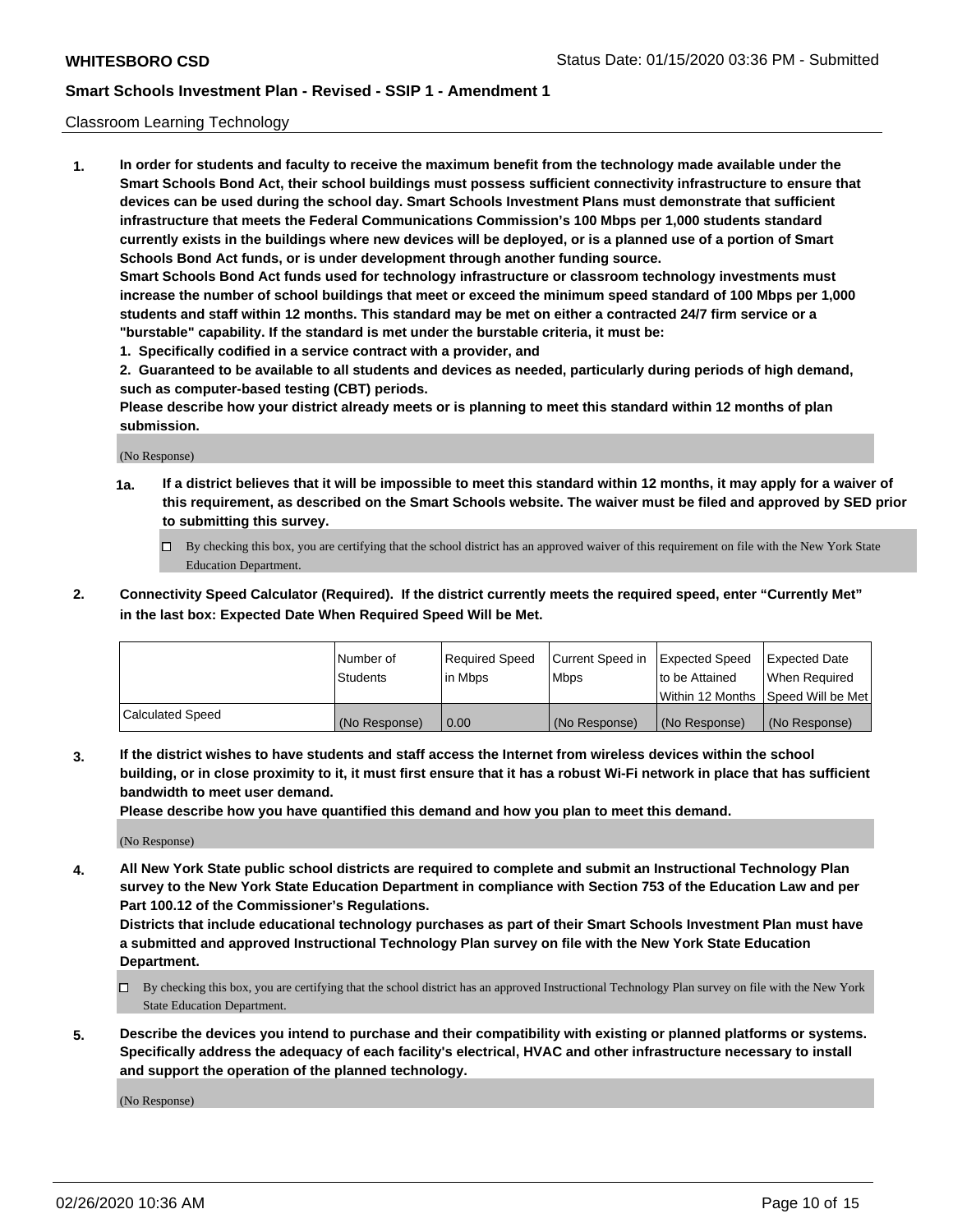### Classroom Learning Technology

- **6. Describe how the proposed technology purchases will:**
	- **> enhance differentiated instruction;**
	- **> expand student learning inside and outside the classroom;**
	- **> benefit students with disabilities and English language learners; and**
	- **> contribute to the reduction of other learning gaps that have been identified within the district.**

**The expectation is that districts will place a priority on addressing the needs of students who struggle to succeed in a rigorous curriculum. Responses in this section should specifically address this concern and align with the district's Instructional Technology Plan (in particular Question 2 of E. Curriculum and Instruction: "Does the district's instructional technology plan address the needs of students with disabilities to ensure equitable access to instruction, materials and assessments?" and Question 3 of the same section: "Does the district's instructional technology plan address the provision of assistive technology specifically for students with disabilities to ensure access to and participation in the general curriculum?")**

**In addition, describe how the district ensures equitable access to instruction, materials and assessments and participation in the general curriculum for both SWD and English Language Learners/Multilingual Learners (ELL/MLL) students.**

(No Response)

**7. Where appropriate, describe how the proposed technology purchases will enhance ongoing communication with parents and other stakeholders and help the district facilitate technology-based regional partnerships, including distance learning and other efforts.**

(No Response)

**8. Describe the district's plan to provide professional development to ensure that administrators, teachers and staff can employ the technology purchased to enhance instruction successfully.**

**Note: This response should be aligned and expanded upon in accordance with your district's response to Question 1 of F. Professional Development of your Instructional Technology Plan: "Please provide a summary of professional development offered to teachers and staff, for the time period covered by this plan, to support technology to enhance teaching and learning. Please include topics, audience and method of delivery within your summary."**

(No Response)

- **9. Districts must contact one of the SUNY/CUNY teacher preparation programs listed on the document on the left side of the page that supplies the largest number of the district's new teachers to request advice on innovative uses and best practices at the intersection of pedagogy and educational technology.**
	- By checking this box, you certify that you have contacted the SUNY/CUNY teacher preparation program that supplies the largest number of your new teachers to request advice on these issues.
	- **9a. Please enter the name of the SUNY or CUNY Institution that you contacted.**

(No Response)

**9b. Enter the primary Institution phone number.**

(No Response)

**9c. Enter the name of the contact person with whom you consulted and/or will be collaborating with on innovative uses of technology and best practices.**

(No Response)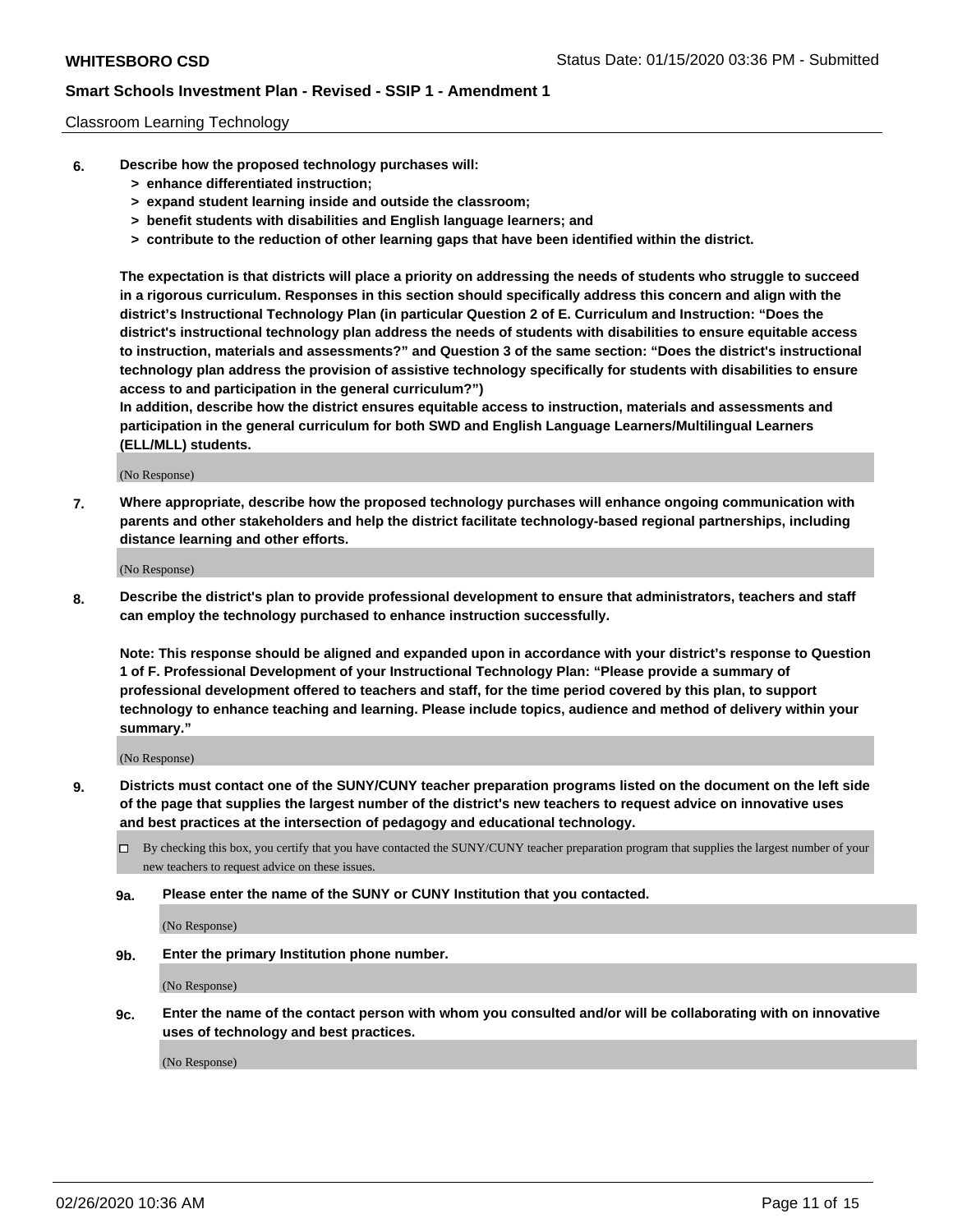### Classroom Learning Technology

**10. To ensure the sustainability of technology purchases made with Smart Schools funds, districts must demonstrate a long-term plan to maintain and replace technology purchases supported by Smart Schools Bond Act funds. This sustainability plan shall demonstrate a district's capacity to support recurring costs of use that are ineligible for Smart Schools Bond Act funding such as device maintenance, technical support, Internet and wireless fees, maintenance of hotspots, staff professional development, building maintenance and the replacement of incidental items. Further, such a sustainability plan shall include a long-term plan for the replacement of purchased devices and equipment at the end of their useful life with other funding sources.**

 $\Box$  By checking this box, you certify that the district has a sustainability plan as described above.

**11. Districts must ensure that devices purchased with Smart Schools Bond funds will be distributed, prepared for use, maintained and supported appropriately. Districts must maintain detailed device inventories in accordance with generally accepted accounting principles.**

By checking this box, you certify that the district has a distribution and inventory management plan and system in place.

#### **12. Please detail the type, quantity, per unit cost and total cost of the eligible items under each sub-category.**

| Select the allowable expenditure<br>type.<br>Repeat to add another item under | Item to be Purchased | Quantity      | Cost per Item | <b>Total Cost</b> |
|-------------------------------------------------------------------------------|----------------------|---------------|---------------|-------------------|
| each type.<br>(No Response)                                                   | (No Response)        | (No Response) | (No Response) | 0.00              |
|                                                                               |                      | 0             | 0.00          |                   |

### **13. Final 2014-15 BEDS Enrollment to calculate Nonpublic Sharing Requirement (no changes allowed.)**

|            | l Public Enrollment | <b>INonpublic Enrollment</b> | <b>Total Enrollment</b> | Nonpublic<br>l Percentage |
|------------|---------------------|------------------------------|-------------------------|---------------------------|
| Enrollment | 3,218               |                              | 3.218.00                | 0.00                      |

### **14. If you are submitting an allocation for Classroom Learning Technology complete this table.**

|                         | Public School Sub-Allocation | <b>Estimated Nonpublic Loan</b><br>Amount<br>(Based on Percentage Above) | Estimated Total Public and<br>Nonpublic Sub-Allocation |
|-------------------------|------------------------------|--------------------------------------------------------------------------|--------------------------------------------------------|
| Interactive Whiteboards | (No Response)                | 0.00                                                                     | 0.00                                                   |
| Computer Servers        | (No Response)                | 0.00                                                                     | 0.00                                                   |
| Desktop Computers       | (No Response)                | 0.00                                                                     | 0.00                                                   |
| <b>Laptop Computers</b> | (No Response)                | 0.00                                                                     | 0.00                                                   |
| <b>Tablet Computers</b> | (No Response)                | 0.00                                                                     | 0.00                                                   |
| Other Costs             | (No Response)                | 0.00                                                                     | 0.00                                                   |
| Totals:                 | 0.00                         | 0                                                                        | 0                                                      |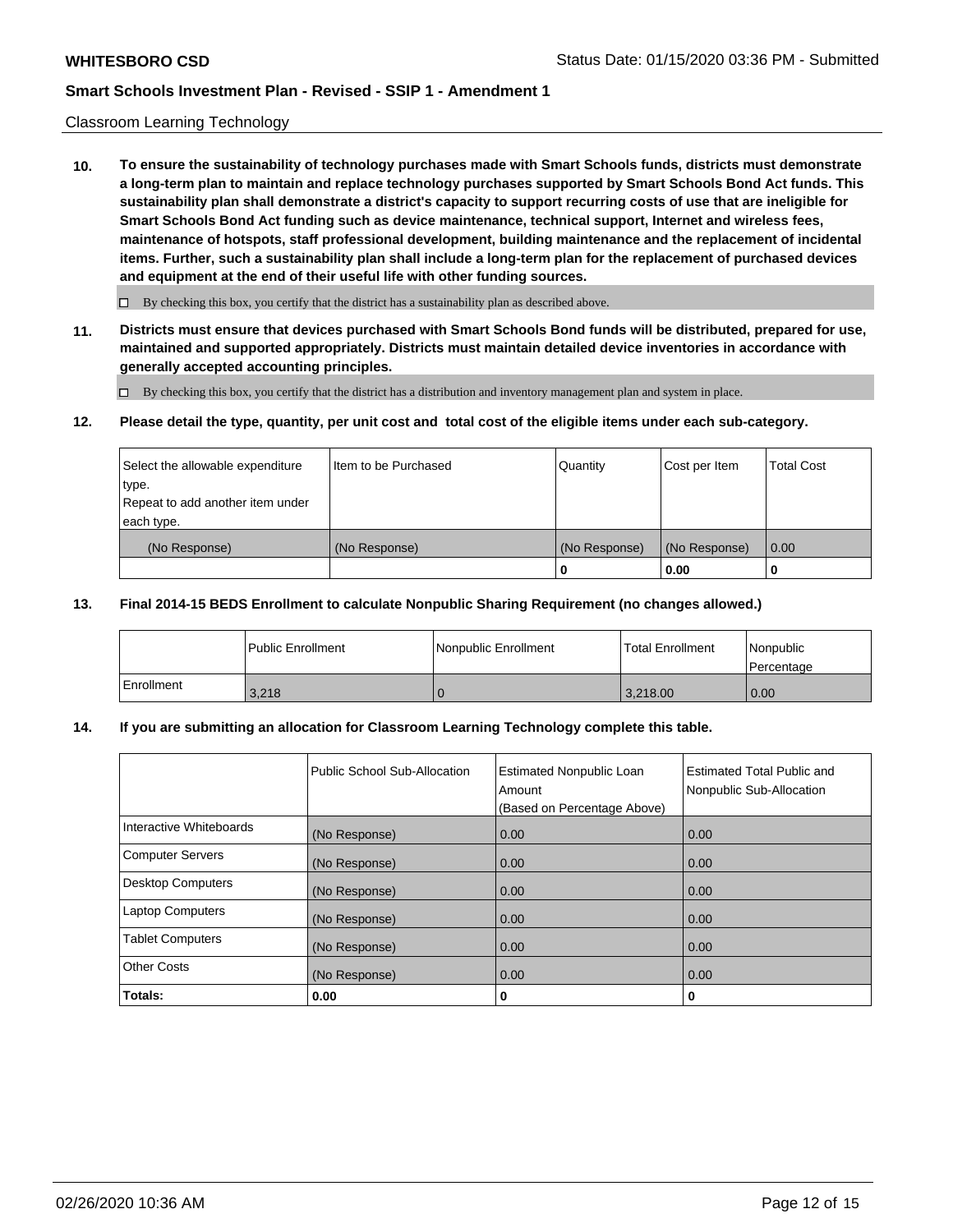#### Pre-Kindergarten Classrooms

**1. Provide information regarding how and where the district is currently serving pre-kindergarten students and justify the need for additional space with enrollment projections over 3 years.**

(No Response)

- **2. Describe the district's plan to construct, enhance or modernize education facilities to accommodate prekindergarten programs. Such plans must include:**
	- **Specific descriptions of what the district intends to do to each space;**
	- **An affirmation that new pre-kindergarten classrooms will contain a minimum of 900 square feet per classroom;**
	- **The number of classrooms involved;**
	- **The approximate construction costs per classroom; and**
	- **Confirmation that the space is district-owned or has a long-term lease that exceeds the probable useful life of the improvements.**

(No Response)

**3. Smart Schools Bond Act funds may only be used for capital construction costs. Describe the type and amount of additional funds that will be required to support ineligible ongoing costs (e.g. instruction, supplies) associated with any additional pre-kindergarten classrooms that the district plans to add.**

(No Response)

**4. All plans and specifications for the erection, repair, enlargement or remodeling of school buildings in any public school district in the State must be reviewed and approved by the Commissioner. Districts that plan capital projects using their Smart Schools Bond Act funds will undergo a Preliminary Review Process by the Office of Facilities Planning.**

**Please indicate on a separate row each project number given to you by the Office of Facilities Planning.**

| Project Number |  |
|----------------|--|
| (No Response)  |  |
|                |  |

**5. Please detail the type, quantity, per unit cost and total cost of the eligible items under each sub-category.**

| Select the allowable expenditure | Item to be purchased | Quantity      | Cost per Item | <b>Total Cost</b> |
|----------------------------------|----------------------|---------------|---------------|-------------------|
| type.                            |                      |               |               |                   |
| Repeat to add another item under |                      |               |               |                   |
| each type.                       |                      |               |               |                   |
| (No Response)                    | (No Response)        | (No Response) | (No Response) | 0.00              |
|                                  |                      | U             | 0.00          |                   |

**6. If you have made an allocation for Pre-Kindergarten Classrooms, complete this table. Note that the calculated Total at the bottom of the table must equal the Total allocation for this category that you entered in the SSIP Overview overall budget.**

|                                          | Sub-Allocation |
|------------------------------------------|----------------|
| Construct Pre-K Classrooms               | (No Response)  |
| Enhance/Modernize Educational Facilities | (No Response)  |
| <b>Other Costs</b>                       | (No Response)  |
| Totals:                                  | 0.00           |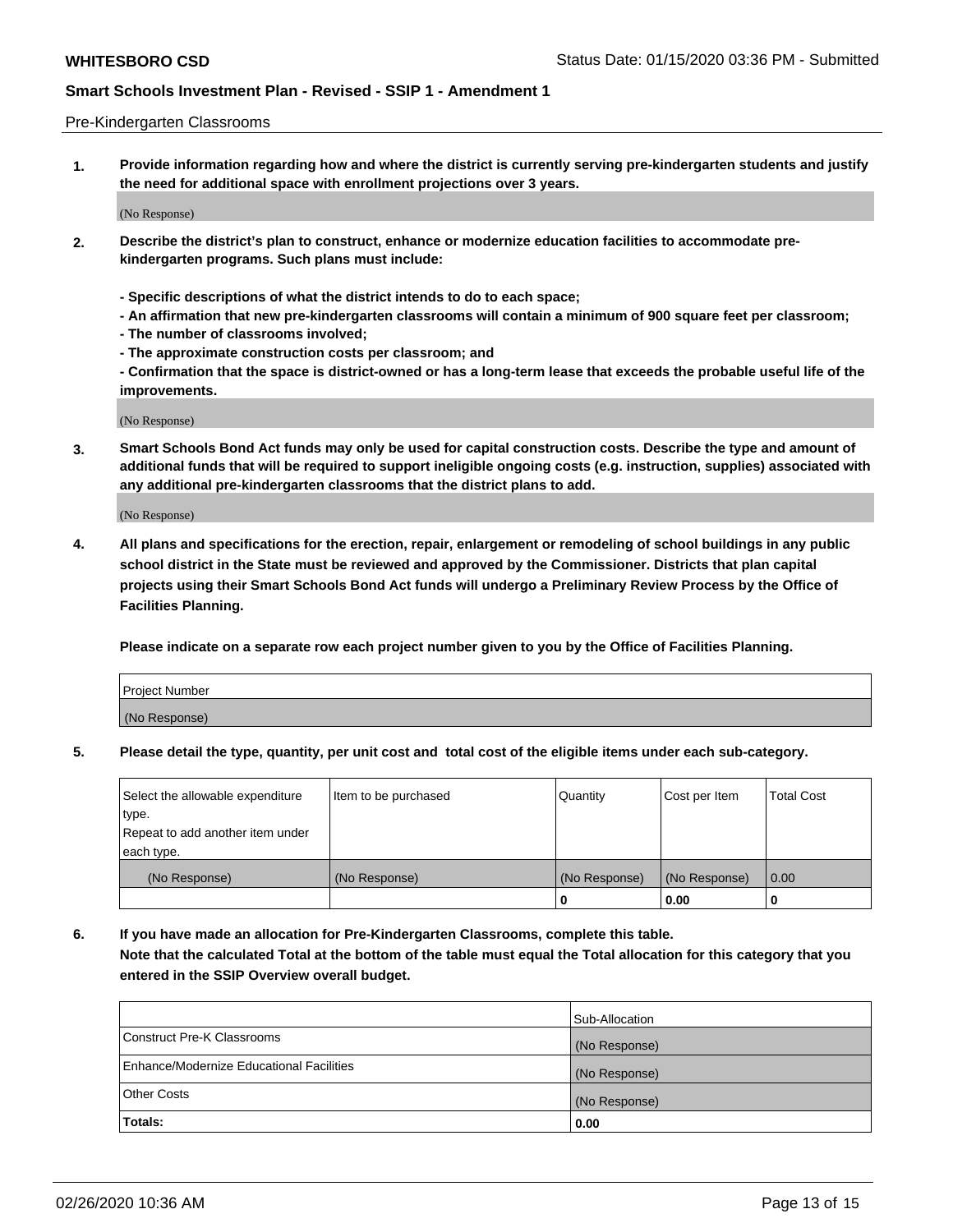Replace Transportable Classrooms

**1. Describe the district's plan to construct, enhance or modernize education facilities to provide high-quality instructional space by replacing transportable classrooms.**

(No Response)

**2. All plans and specifications for the erection, repair, enlargement or remodeling of school buildings in any public school district in the State must be reviewed and approved by the Commissioner. Districts that plan capital projects using their Smart Schools Bond Act funds will undergo a Preliminary Review Process by the Office of Facilities Planning.**

**Please indicate on a separate row each project number given to you by the Office of Facilities Planning.**

| Project Number |  |
|----------------|--|
|                |  |
| (No Response)  |  |

**3. For large projects that seek to blend Smart Schools Bond Act dollars with other funds, please note that Smart Schools Bond Act funds can be allocated on a pro rata basis depending on the number of new classrooms built that directly replace transportable classroom units.**

**If a district seeks to blend Smart Schools Bond Act dollars with other funds describe below what other funds are being used and what portion of the money will be Smart Schools Bond Act funds.**

(No Response)

**4. Please detail the type, quantity, per unit cost and total cost of the eligible items under each sub-category.**

| Select the allowable expenditure | Item to be purchased | Quantity      | Cost per Item | Total Cost |
|----------------------------------|----------------------|---------------|---------------|------------|
| ∣type.                           |                      |               |               |            |
| Repeat to add another item under |                      |               |               |            |
| each type.                       |                      |               |               |            |
| (No Response)                    | (No Response)        | (No Response) | (No Response) | 0.00       |
|                                  |                      | u             | 0.00          |            |

**5. If you have made an allocation for Replace Transportable Classrooms, complete this table. Note that the calculated Total at the bottom of the table must equal the Total allocation for this category that you entered in the SSIP Overview overall budget.**

|                                                | Sub-Allocation |
|------------------------------------------------|----------------|
| Construct New Instructional Space              | (No Response)  |
| Enhance/Modernize Existing Instructional Space | (No Response)  |
| Other Costs                                    | (No Response)  |
| Totals:                                        | 0.00           |